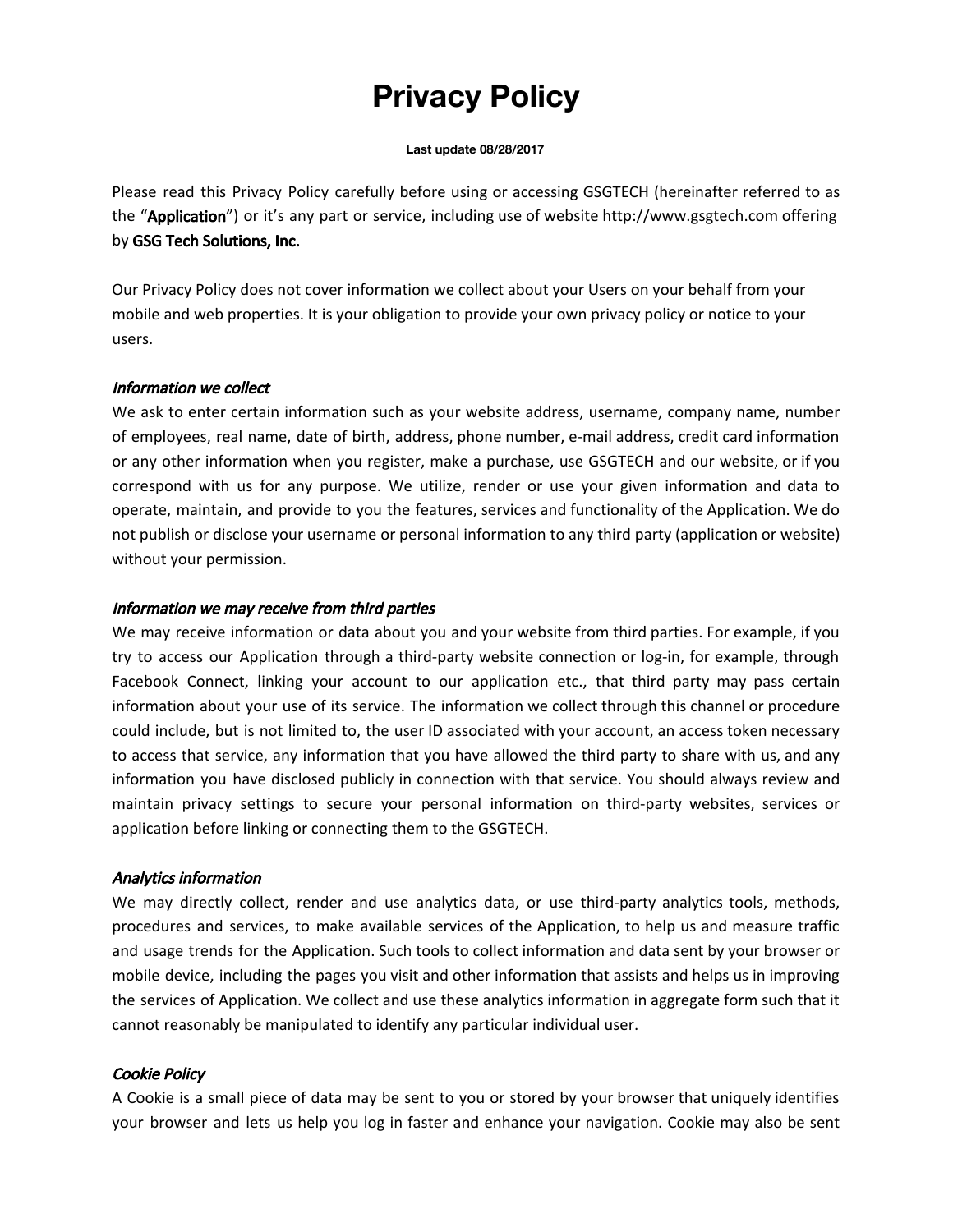and stored on the device or browner of your users that use your Application or services. A cookie may also convey information or analytics to us, the links clicked and other actions are taken to the Application, and allow us or our linked sites to track usage of the Application over time. Cookies may be used on your browser by subsequent visits to the Application. Persistent cookies can be removed with your sole discretion.

#### Log File Information

Log file information is automatically generated by your browser or device while you access the Application. Log file information may be recorded automatically by our servers during the use of Application and such logs may include anonymous information such as your IP address and browser detail etc.

#### Device identifiers

When you access or use the Application through your devices (including but not limited to smart-phones or tablets), we may access, collect and store device identifiers that are small data files associating with your devices to uniquely identify the devices. Such device identifiers may convey information or analytics to provide the services of our Application.

#### Location data

During the use of any service of our Application by or through any device, we may monitor, collect or access location data that may associate using GPS or similar platform for accessing the location of your device.

#### How we Communicate

We utilize the information you provide us, such as your email address or phone number, to communicate directly with you. We may send you emails or messages including newsletters, promotional information and special offers. If you do not agree to continue and receive such communication, you have the option to change your account preferences and terminate these services. Your information may also be used to send Application related emails (e.g., reports, account verification, purchase and billing confirmations and reminders, changes/updates to the features of the Application, technical notices).

#### Sharing of Your Information

We do not rent or sell your information to third parties and its group companies (including any partners, parents, subsidiaries or affiliates) without your consent, except as noted below:

We may share your information with third-party business partners for the purpose of providing the functionality of Application to you. We provide only limited information to third parties, affiliates or partners reasonably necessary to deliver the services of the Application. This Privacy Policy also governs such third parties or affiliates, or we operate under a similar privacy policy. We or any third party service embedded with the Application will also have access to your IP address. We may disclose your information upon request of law enforcement agencies or departments where we believe that such disclosure is necessary to comply with the law. We may also share certain information such as your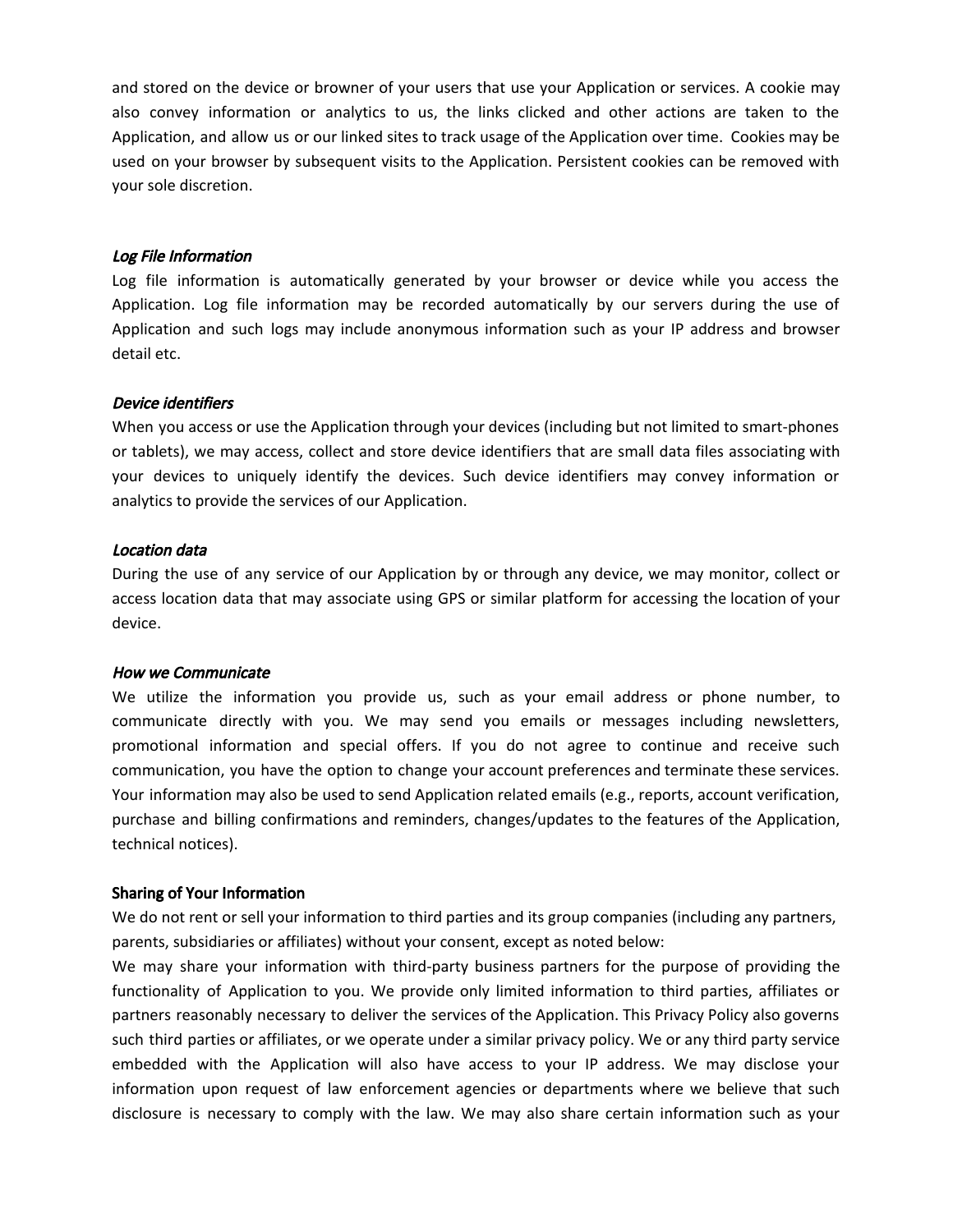location, browser, and cookie data and other data relating to your use of our Application with our business partners or affiliates to deliver advertisements ("ads") that may be of interest to you.

## Use of Service type information we collect

We may collect information using log file information, device identifiers, location data and cookies to:

(a) store information so that you will not have to provide again during regular use;

(b) provide you custom, personalized content and information;

(c) to provide and monitor the effectiveness of our the service of Application;

(d) monitor aggregate metrics such as visitors information, traffic, user behavior and demographic patterns;

(e) diagnosing or fixing technology related problems;

(f) provide you efficiently access your information after you sign in;

# Event of a change of control

We may sell or transfer our company collectively or partially or any combination of its products, services and assets. Your information such as customer names and email addresses, User Content and other user information related to the Application may be among the products or services sold or otherwise transferred.

# Cross Border Information Policy

Your information may be processed and stored in the United States or any other country in which we or our subsidiaries, affiliates, or service providers maintain facilities. We may exchange or transfer information that we collect, to affiliated entities, or to other third parties across borders and from your country or jurisdiction to other countries or jurisdictions around the world. If you are located in the European Union or other regions with laws governing data collection and use that may differ from U.S. law, please note that we may transfer information, including personal information, to a country and jurisdiction that does not have the same data protection laws as your jurisdiction, and you consent to the transfer of information to the U.S. or any other country in which we or our parent, subsidiaries, affiliates, or service providers maintain facilities and the use and disclosure of information about you as described in this Privacy Policy.

## We Store and Protect Your Information Keeping Safe

We take care about the security of your information, and uses commercially reasonable safeguards to preserve the integrity and security of all information collected through our website or Application. To protect your privacy and security, we take reasonable steps (such as requesting a unique password) to verify your identity before granting you access to your account. You are responsible for maintaining the secrecy of your unique password and account information, and for controlling access to your email communications, at all times.

## Warranties and Assurance

HOWEVER, WE CANNOT ENSURE OR WARRANT THE SECURITY OF ANY INFORMATION YOU TRANSMIT TO US OR GUARANTEE THAT INFORMATION ON THE APPLICATION MAY NOT BE ACCESSED, DISCLOSED, ALTERED, OR DESTROYED. YOUR PRIVACY SETTINGS MAY ALSO BE AFFECTED BY CHANGES TO THE